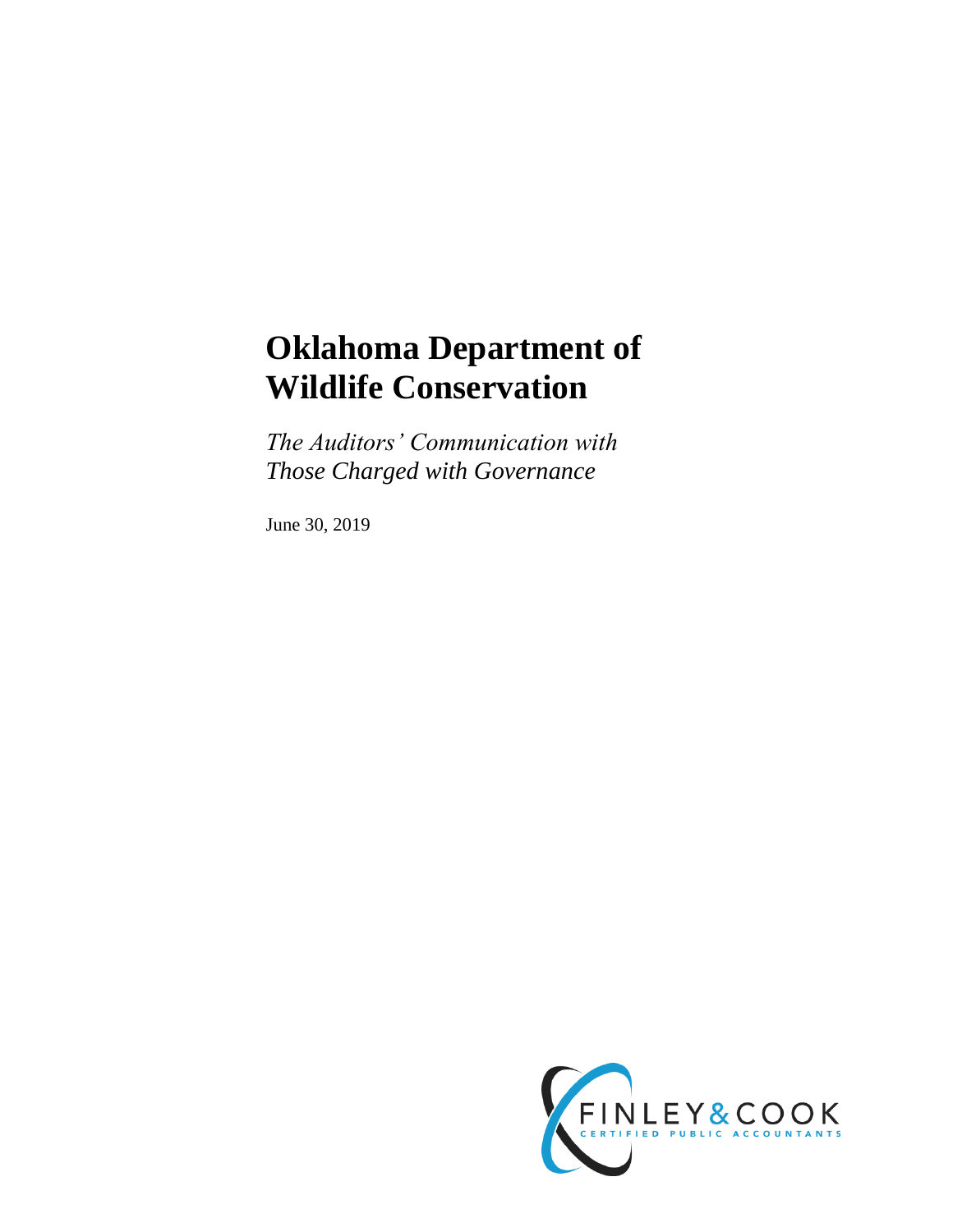

October 2, 2019

Oklahoma Wildlife Conservation Commission Oklahoma Department of Wildlife Conservation

We have audited the financial statements of the governmental activities, each major fund, and the aggregate remaining fund information of the Oklahoma Department of Wildlife Conservation (the "Department") as of and for the year ended June 30, 2019. Professional standards require that we provide you with information about our responsibilities under generally accepted auditing standards, *Government Auditing Standards*, and the Uniform Guidance, as well as certain information related to the planned scope and timing of our audit. We have communicated such information in our engagement letter to you dated November 5, 2018. Professional standards also require that we communicate to you the following information related to our audit.

# **Significant Audit Matters**

## *Qualitative Aspects of Accounting Practices*

Management is responsible for the selection and use of appropriate accounting policies. The significant accounting policies used by the Department are described in Note 2 to the financial statements. No new accounting policies were adopted and the application of existing policies was not changed during fiscal year 2019. We noted no transactions entered into by the Department during the year for which there is a lack of authoritative guidance or consensus. All significant transactions have been recognized in the financial statements in the proper period.

In January 2017, the Governmental Accounting Standards Board issued Statement No. 84, *Fiduciary Activities* (GASB 84). GASB 84 improves guidance regarding the recognition and reporting of fiduciary activities. GASB 84 identifies four types of reportable fiduciary fund types, including 1) pension (and other employee benefit) trust funds, 2) investment trust funds, 3) private-purpose trust funds, and 4) custodial funds. GASB 84 outlines the accounting and disclosure requirements for operating structures that qualify as a fiduciary activity. The Department will adopt GASB 84 effective July 1, 2019, for the June 30, 2020, reporting year. The Department has not determined the impact of GASB 84 on the financial statements.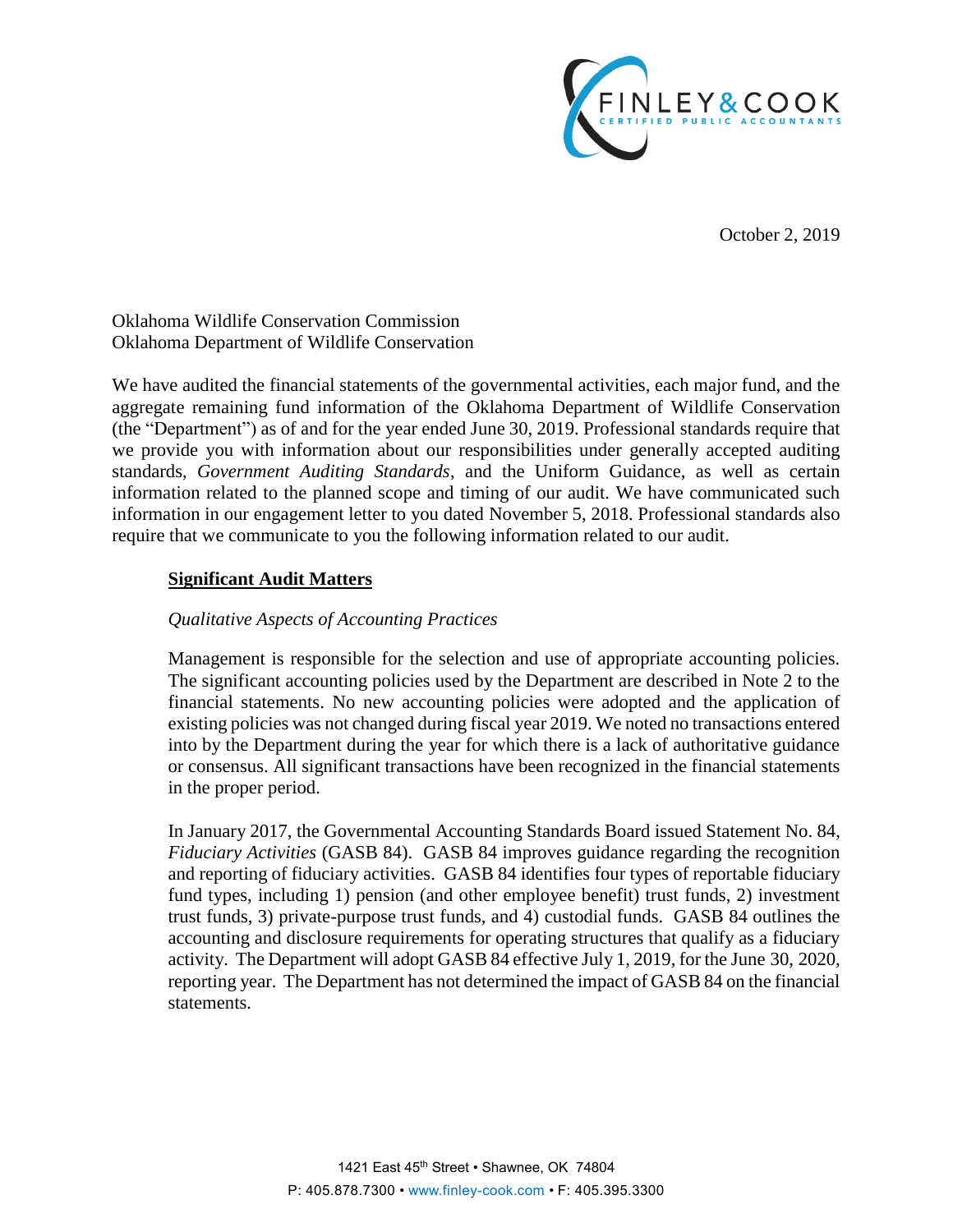Oklahoma Wildlife Conservation Commission Oklahoma Department of Wildlife Conservation October 2, 2019 Page -2-

#### **Significant Audit Matters, Continued**

*Qualitative Aspects of Accounting Practices, Continued*

In June 2017, GASB issued Statement No. 87, *Leases* (GASB 87). GASB 87 defines a lease as a contract that conveys control of the right to use another entity's nonfinancial asset (the underlying asset) as specified in the contract for a period of time in an exchange or exchange-like transaction. GASB 87 improves accounting and financial reporting for leases by governments by requiring recognition of certain lease assets and liabilities for leases that previously were classified as operating leases and recognized as inflows of resources or outflows of resources based on the payment provisions of the contract. It establishes a single model for lease accounting based on the foundational principle that leases are financings of the right to use an underlying asset. Under GASB 87, a lessee is required to recognize a lease liability and an intangible right-to-use lease asset, and a lessor is required to recognize a lease receivable and a deferred inflow of resources, thereby enhancing the relevance and consistency of information about governments' leasing activities. The requirements of this Statement are effective for reporting periods beginning after December 15, 2019. Earlier application is encouraged. The Department has not determined the impact of GASB 87 on the financial statements.

In March 2018, GASB issued Statement No. 88, *Certain Disclosures Related to Debt, including Direct Borrowings and Direct Placements* (GASB 88). GASB 88 provides certain clarifications regarding debt as a liability and identifies additional required disclosures related to debt, including direct borrowings and direct placements of debt. The Department will adopt GASB 88 on July 1, 2019, for the June 30, 2020, reporting year. The Department does not expect GASB 88 to have a significant impact on the financial statements.

In June 2018, GASB issued Statement No. 89, *Accounting for Interest Cost Incurred before the End of a Construction Period* (GASB 89). GASB 89 directs that interest costs incurred during the construction period of an asset be expensed in the period incurred. GASB 89 changes previous guidance regarding capitalized construction costs where such costs were typically included in the capitalized cost of the asset constructed and depreciated over time. The Department will adopt GASB 89 on July 1, 2020, for the June 30, 2021, reporting year. The Department does not expect GASB 89 to significantly impact the financial statements.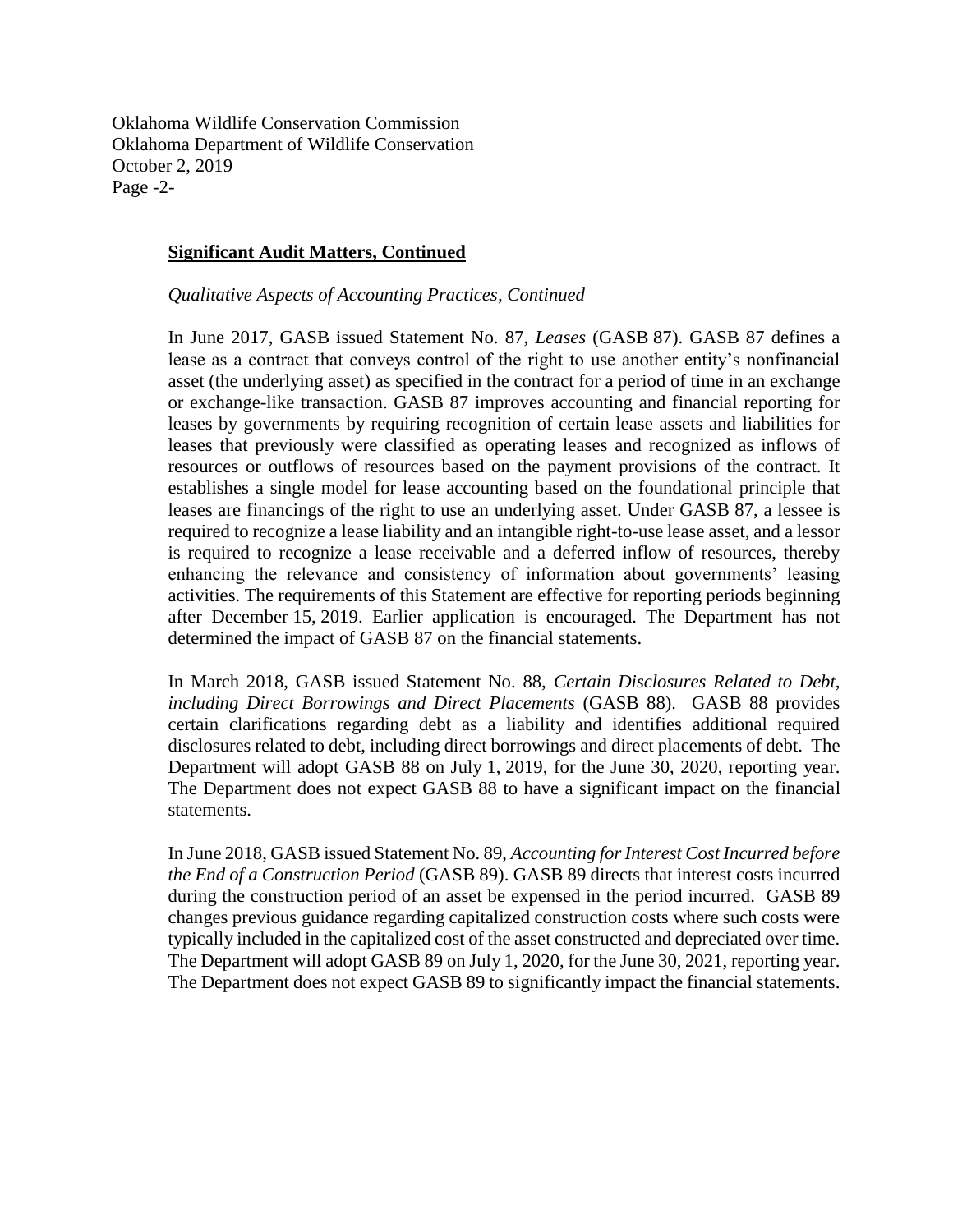Oklahoma Wildlife Conservation Commission Oklahoma Department of Wildlife Conservation October 2, 2019 Page -3-

## **Significant Audit Matters, Continued**

*Qualitative Aspects of Accounting Practices, Continued*

In August 2018, GASB issued Statement No. 90, *Majority Equity Interests* (GASB 90), an amendment of GASB Statements No. 14 and No. 61. GASB 90 seeks to improve the consistency and comparability of financial reporting for majority equity interests, or situations where an entity would hold a majority share of equity or have a measurable right to resources of a legally separate entity. Under GASB 90, specific guidance is also provided for governments engaged in fiduciary activities when reporting equity interests. The Department will adopt GASB 90 on July 1, 2019, for the June 30, 2020, reporting year. The Department does not expect GASB 90 to significantly impact the financial statements.

In May 2019, GASB issued Statement No. 91, *Conduit Debt Obligations* (GASB 91). The objective of GASB 91 is to provide a single method of reporting for conduit debt obligations issued and eliminate diversity in practice regarding 1) commitments extended by issuers, 2) arrangements associated with conduit debt obligations, and 3) related note disclosures. The Department will adopt GASB 91 on July 1, 2021, for the June 30, 2022, reporting year. The Department does not expect GASB 91 to have a significant impact the financial statements.

Accounting estimates are an integral part of the financial statements prepared by management and are based on management's knowledge and experience about past and current events and assumptions about future events. Certain accounting estimates are particularly sensitive because of their significance to the financial statements and because of the possibility that future events affecting them may differ significantly from those expected. The most sensitive estimate affecting the estimate of the fair value of investments was:

Management's estimate of the fair value of investments is based on the investment custodian. We evaluated the key factors and assumptions used to develop the estimate of the fair value of the investments in determining that it is reasonable in relation to the financial statements taken as a whole.

In addition, the computation of total and net pension liability and total and net OPEB liability also required significant estimates by management. We reviewed the actuarial information used to compute the pension and OPEB liabilities.

The financial statement disclosures are neutral, consistent, and clear.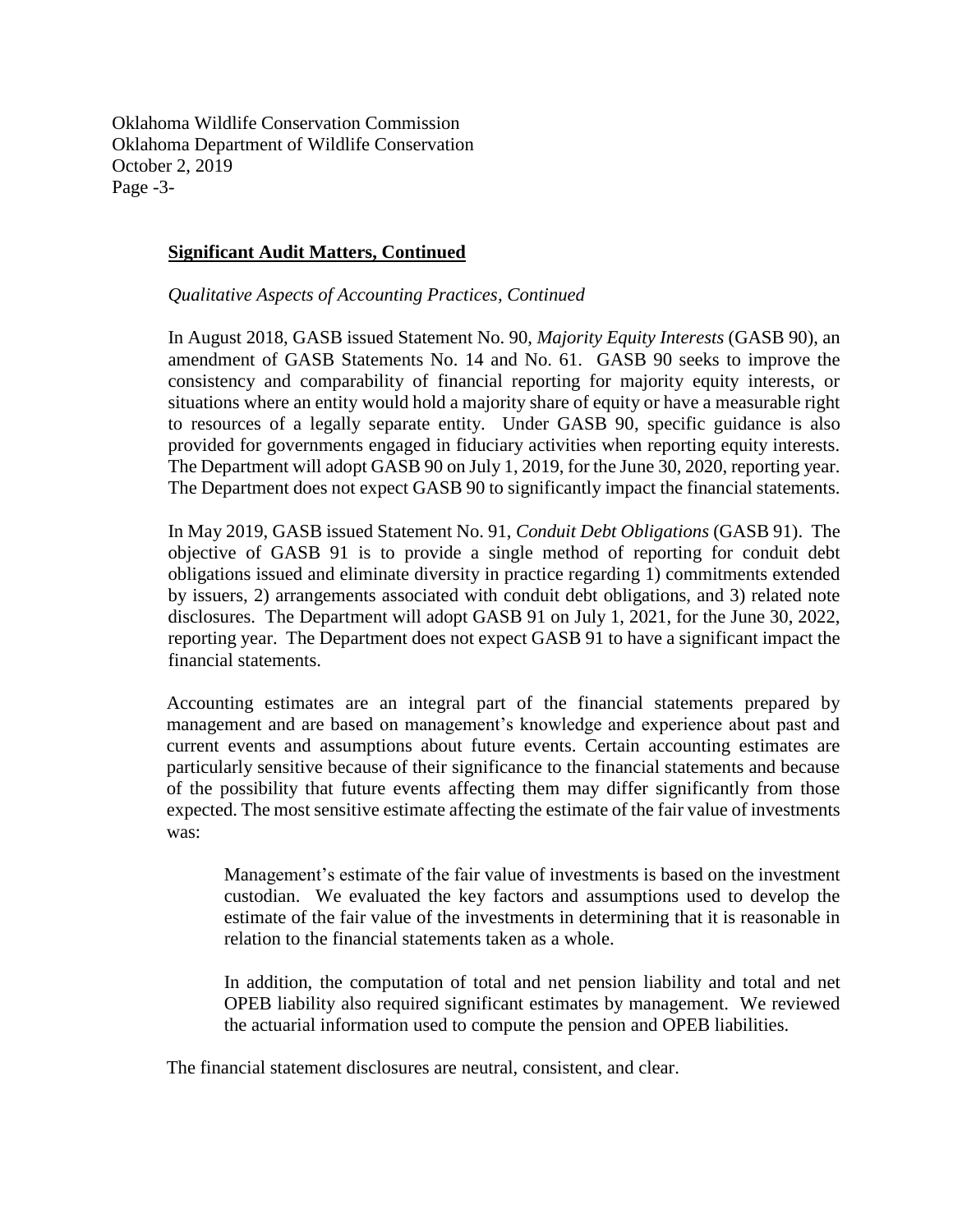Oklahoma Wildlife Conservation Commission Oklahoma Department of Wildlife Conservation October 2, 2019 Page -4-

# **Significant Audit Matters, Continued**

## *Difficulties Encountered in Performing the Audit*

We encountered no significant difficulties in dealing with management in performing and completing our audit.

## *Corrected and Uncorrected Misstatements*

Professional standards require us to accumulate all known and likely misstatements identified during the audit, other than those that are clearly trivial, and communicate them to the appropriate level of management. Management has corrected all such misstatements. In addition, none of the misstatements detected as a result of audit procedures and corrected by management were material, either individually or in the aggregate, to each opinion unit's financial statements taken as a whole.

## *Disagreements with Management*

For purposes of this letter, a disagreement with management is a financial accounting, reporting, or auditing matter, whether or not resolved to our satisfaction, that could be significant to the financial statements or the auditors' report. We are pleased to report that no such disagreements arose during the course of our audit.

#### *Management Representations*

We have requested certain representations from management that are included in the management representation letter dated October 2, 2019.

#### *Management Consultations with Other Independent Accountants*

In some cases, management may decide to consult with other accountants about auditing and accounting matters, similar to obtaining a "second opinion" on certain situations. If a consultation involves application of an accounting principle to the Department's financial statements or a determination of the type of auditors' opinion that may be expressed on those statements, our professional standards require the consulting accountant to check with us to determine that the consultant has all the relevant facts. To our knowledge, there were no such consultations with other accountants.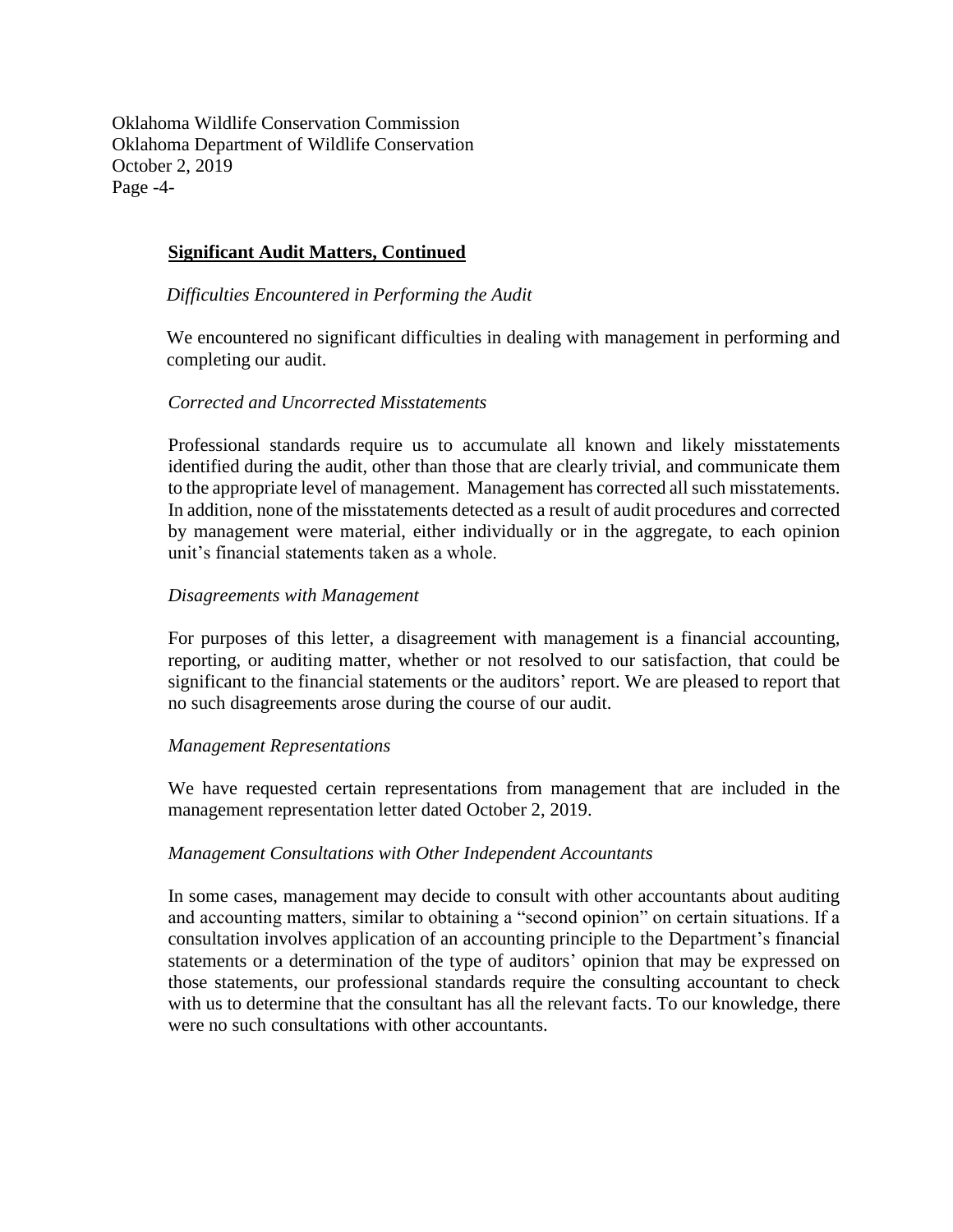Oklahoma Wildlife Conservation Commission Oklahoma Department of Wildlife Conservation October 2, 2019 Page -5-

## **Significant Audit Matters, Continued**

*Other Audit Matters or Issues*

We generally discuss a variety of matters, including the application of accounting principles and auditing standards, with management each year prior to retention as the Department's auditors. However, these discussions occurred in the normal course of our professional relationship and our responses were not a condition to our retention.

## **Other Matters**

We applied certain limited procedures to the management's discussion and analysis, the schedule of changes in net pension liability, the schedule of changes in net pension liability—defined benefit pension plan, the schedule of net pension liability—defined benefit pension plan, the schedule of contributions from employer—defined benefit pension plan, the schedule of investment returns—defined benefit pension plan, the schedule of changes in total OPEB liability—health insurance allowance, the schedule of changes in net OPEB liability—implicit rate subsidy of health insurance OPEB liability, which are required supplementary information (RSI) that supplements the basic financial statements. Our procedures consisted of inquiries of management regarding the methods of preparing the information and comparing the information for consistency with management's responses to our inquiries, the basic financial statements, and other knowledge we obtained during our audit of the basic financial statements. We did not audit the RSI and do not express an opinion or provide any assurance on the RSI.

We were engaged to report on the schedule of expenditures of federal awards, which accompanies the financial statements but is not RSI. With respect to this supplementary information, we made certain inquiries of management and evaluated the form, content, and methods of preparing the information to determine that the information complies with accounting principles generally accepted in the United States, the method of preparing it has not changed from the prior period, and the information is appropriate and complete in relation to our audit of the financial statements. We compared and reconciled the supplementary information to the underlying accounting records used to prepare the financial statements or to the financial statements themselves.